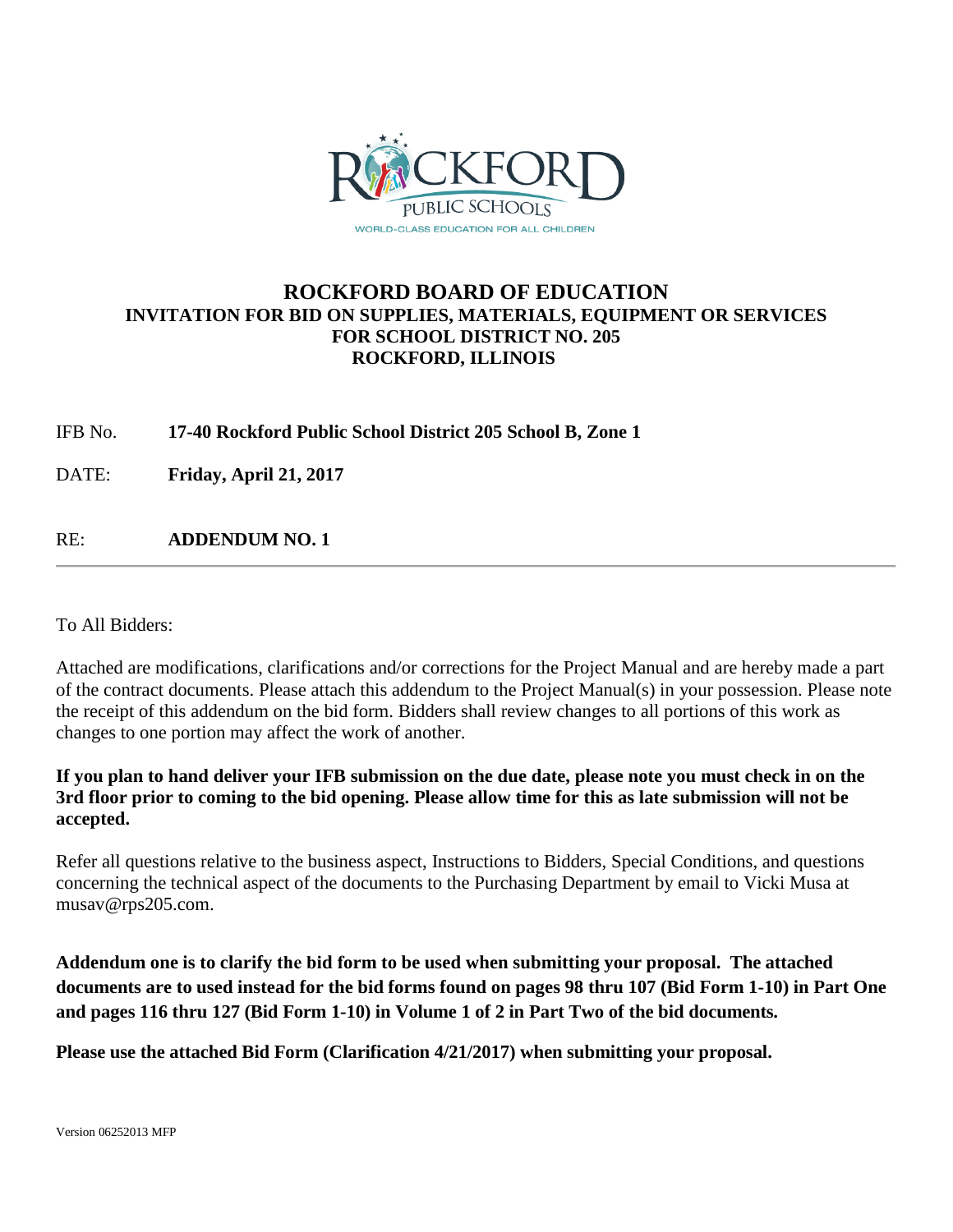## BID FORM (Clarification 4/21/2017)

To: Rockford Public School District 205 501 7th Street Rockford, Illinois 61104

In compliance with your Invitation for Bids, the undersigned,

\_\_\_\_\_\_\_\_\_\_\_\_\_\_\_\_\_\_\_\_\_\_\_\_\_\_\_\_\_\_\_\_\_\_\_\_\_\_\_\_\_\_\_\_\_\_\_\_\_\_\_\_\_\_\_\_\_\_\_\_\_\_\_\_\_\_\_\_\_\_\_\_\_\_\_\_\_\_\_\_\_\_ (Name of firm, partnership or Corporation)

hereby proposes to furnish all labor and materials and perform all general work for the construction of the in strict accordance with the Project Manual dated March 1, 2017 and the Drawings mentioned therein, and including any subsequently issued addenda for consideration of the following amount:

| $\overline{\phantom{a}}$<br>ва.<br><br>יי<br>-- | . |
|-------------------------------------------------|---|
|-------------------------------------------------|---|

#### ALTERNATES

Refer to Division 01 Section 012300 – Alternates for description of Alternates.

Alternate Bid #1A: ADD Kindergarten Room Cubbies

Bid Amount \$

Alternate Bid #1B: ADD Kindergarten Room Wall Cabinets

Bid Amount \$

Alternate Bid #2: ADD Display Cases & Tack Surface

Bid Amount \$\_\_\_\_\_\_\_\_\_\_\_\_\_\_\_\_\_\_\_\_\_\_\_\_\_\_\_\_\_\_\_\_.

Alternate Bid #3: ADD Library Casework

Bid Amount \$

Alternate Bid #4: ADD Increase Generator Capacity & Transfer Switch

Bid Amount \$\_\_\_\_\_\_\_\_\_\_\_\_\_\_\_\_\_\_\_\_\_\_\_\_\_\_\_\_\_\_\_.

Alternate Bid #5: ADD Parking Spaces at Bus Loop

Bid Amount \$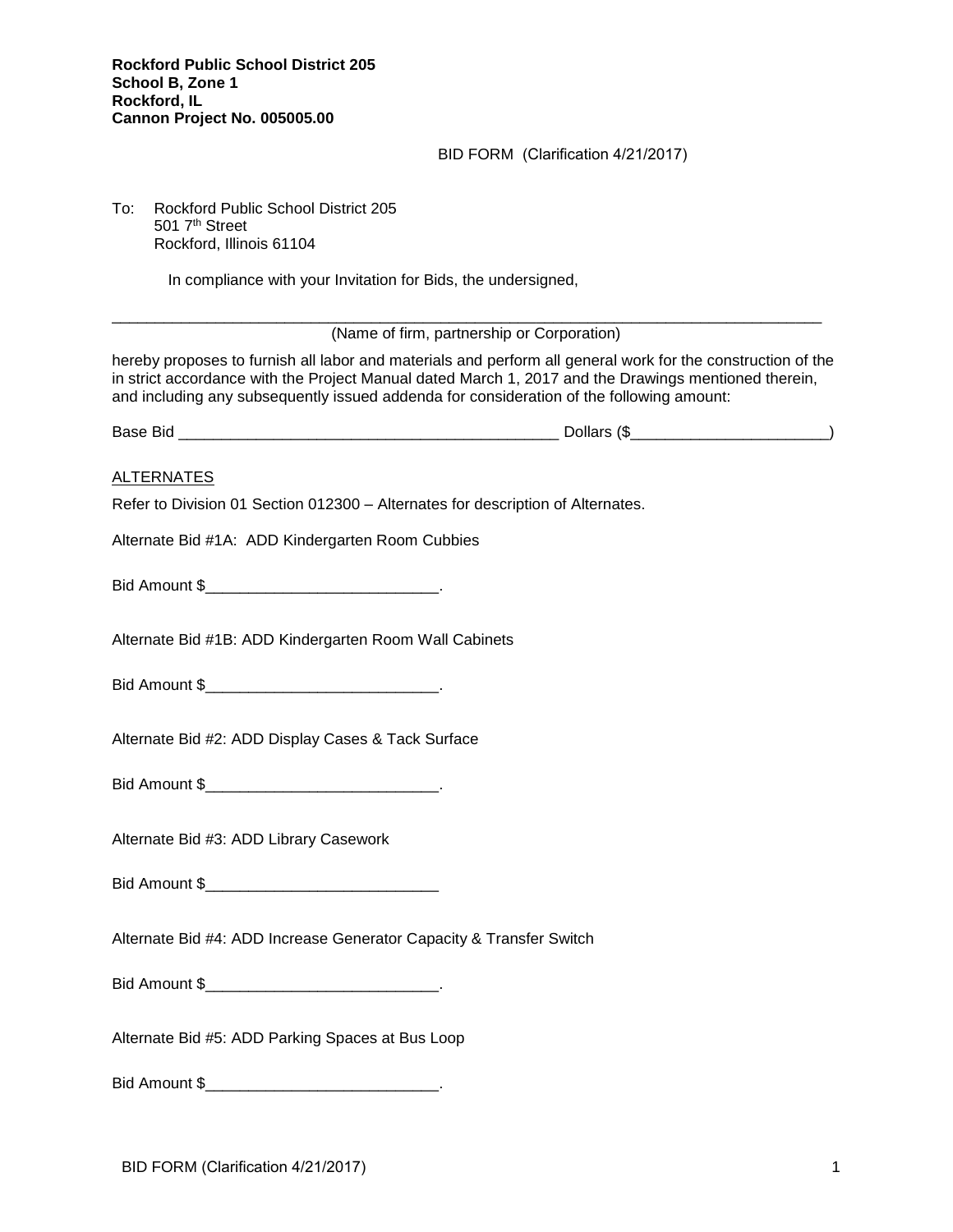Alternate Bid #6: ADD Water Main Extension

Bid Amount \$

Alternate Bid #7: ADD New Traffic Signal

Bid Amount \$

Alternate Bid #8: ADD/ DEDUCT/NO CHANGE for Alternate Work Schedule.

Bid Amount \$

## PROJECT MILESTONE DATES

- 1. Notice of Letter of Intent 5/17/17
- 2. BOE Approval 5/23/17
- 3. Area "A" Available-7/03/17
- 4. North Site Access Completion-8/01/17
- 5. Substantial Completion -7/18/18
- 6. Final Building Completion- 8/01/18
- 7. Area "D" Completion- 8/31/18
- 8. Commissioning-Pre-Construction Meeting 6/16/2017
- 9. Commissioning-Functional Testing- 6/06/18
- 10. Existing School Demolition (by others)- 6/11/18 to 8/03/18
- 11. Commissioning- Final Winter 2019
- 12. Pre-Construction Meeting-6/14/17
- 13. Storm Shelter Pre-Construction Meeting- 6/28/17

If written notice of the acceptance of this Bid is mailed, telegraphed, or delivered to the undersigned at any time prior to the date set for the expiration of the Bid Security, the undersigned will, within ten (10) days after the notice, execute and deliver a contract in accordance with the required Form of the Agreement and give Performance and Payment Bond, if so required, in accordance with the Bid as accepted.

 The undersigned acknowledges that the bidder has adequate equipment to do the work properly and expeditiously:

The undersigned hereby designates as his office to which such notice of acceptance may be mailed, telegraphed or delivered:

\_\_\_\_\_\_\_\_\_\_\_\_\_\_\_\_\_\_\_\_\_\_\_\_\_\_\_\_\_\_\_\_\_\_\_\_\_\_\_\_\_\_\_\_\_\_\_\_\_\_\_\_\_\_\_\_\_\_\_\_\_\_\_\_\_\_\_\_\_\_\_\_\_\_\_\_\_\_\_\_\_\_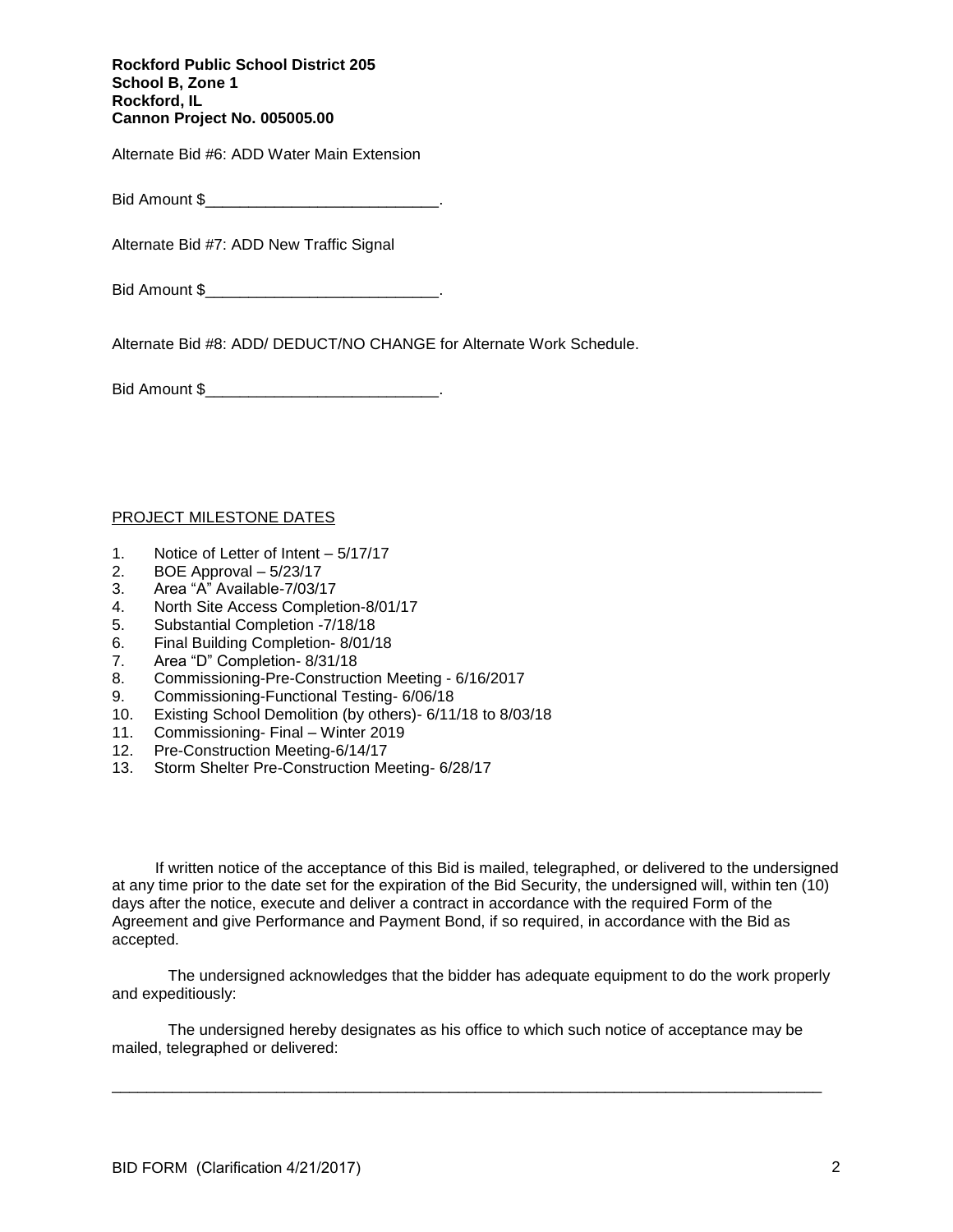This Bid may be withdrawn at any time prior to the scheduled time for the opening of Bids or any authorized postponement thereof.

Caution: This Bid may be rejected if not accompanied by a guarantee in the specified amount. Any certified check may be held uncollected at risk of Bidders submitting them.

Addendum Receipt: The receipt of the following addenda to the Specifications is acknowledged:

| Addendum No. | )ate | Addendum No.<br>Date |
|--------------|------|----------------------|
| Addendum No. | Jate | Addendum No.<br>Date |
| Addendum No. | Jate | Addendum No.<br>Date |

Submittals, as required by the Instructions/Supplementary Instructions to Bidders, shall be completed and delivered to the Architect, by the two (2) or three (3) low bidders, within three working days after the Bid opening.

Dated \_\_\_\_\_\_\_\_\_\_\_\_\_\_\_\_\_\_\_\_\_\_\_, 2017

.

Legal name of person, partnership or corporation

\_\_\_\_\_\_\_\_\_\_\_\_\_\_\_\_\_\_\_\_\_\_\_\_\_\_\_\_\_\_\_\_\_\_\_\_\_\_\_\_\_\_\_

(Sign Bid Here) By:

Name and Title

Legal Business Address:

Street Address

City and State

#### UNIT PRICES

Should the amount of work required for this project be increased or decreased due to changes in design or conditions at the site, the undersigned agrees that the following unit prices will be the basis for an increase or decrease to the contract amount.

Refer to Division 01 Section 012200 – Unit Prices for description of Unit Prices.

Unit Price No. 1: For over excavation, hauling spoils off-site and breaker run aggregate (2" -3") material at locations where unsuitable soils are encountered at roadways.. \$ <br>
Cubic yard.

Unit Price No.2: Furnish and install fabric stabilization at roadway. \$ /square yard

Unit Price No. 3: For over excavation, hauling spoils off-site and compacted granular fill material at locations where unsuitable soils are encountered at the building foundations.  $\frac{1}{2}$  /cubic yard.

Unit Price No.4:

For over excavation, hauling spoils off-site and compacted granular fill material at locations where unsuitable soils are encountered at building pad/paved areas.

\$ /cubic yard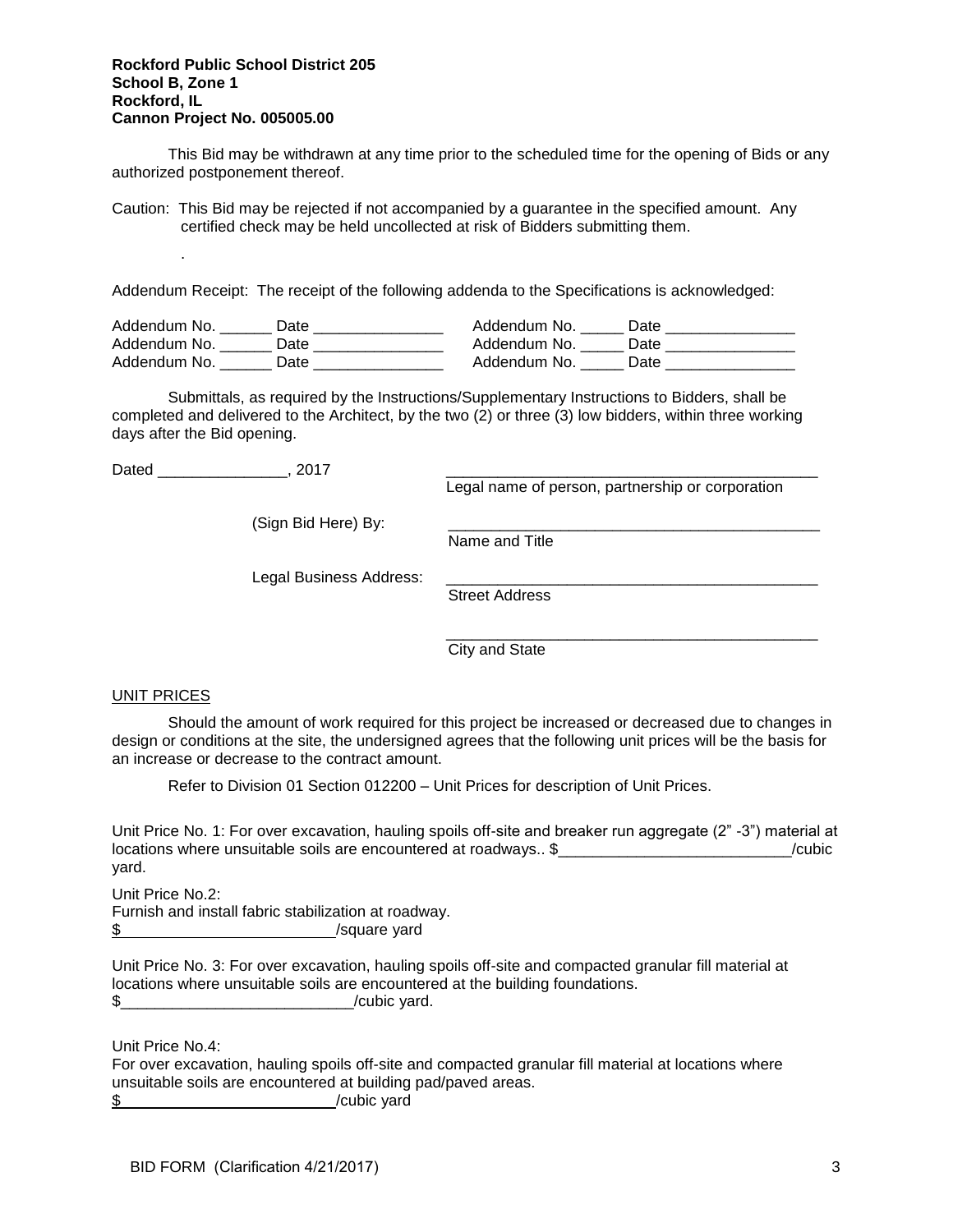## ALLOWANCES:

The following material cost allowances have been included in the Base Bid and should the following allowance exceed or be less than the cost of selected items, the difference in cost shall be added to, or credited to the Owner's Contract.

Refer to Division 01 Section 012100 – Allowances for description of Allowances.

Allowance No. 1: Include 800 cubic yards of over-excavation, hauling spoils off-site and breaker run aggregate (2" -3") material at locations where unsuitable soils are encountered at the Roadway.

Allowance No.2: Include 1100 square yards of fabric stabilization at roadways.

Allowance No.3: Include 100 cubic yards of over excavation, hauling spoils off-site and compacted granular fill material at locations where unsuitable soils are encountered at the building foundations.

Allowance No.4: Include 700 cubic yards of over excavation, hauling spoils off-site and compacted granular fill material at locations where unsuitable soils are encountered at building pad/paved areas.

Allowance No. 5: Include the sum of \$15,000 for temporary site lighting in front of existing school along Catlin Street.

Allowance No. 6: Include the sum of \$30,000 to accommodate Owner move-in under the Base Bid Schedule to address punch list items prior to final completion.

# LIST MAJOR SUBCONTRACTORS/VALUES

| 8. PLUMBING 5. Second 1. Second 1. Second 1. Second 1. Second 1. Second 1. Second 1. Second 1. Second 1. Second 1. Second 1. Second 1. Second 1. Second 1. Second 1. Second 1. Second 1. Second 1. Second 1. Second 1. Second |  |
|-------------------------------------------------------------------------------------------------------------------------------------------------------------------------------------------------------------------------------|--|
|                                                                                                                                                                                                                               |  |
|                                                                                                                                                                                                                               |  |
|                                                                                                                                                                                                                               |  |
|                                                                                                                                                                                                                               |  |
|                                                                                                                                                                                                                               |  |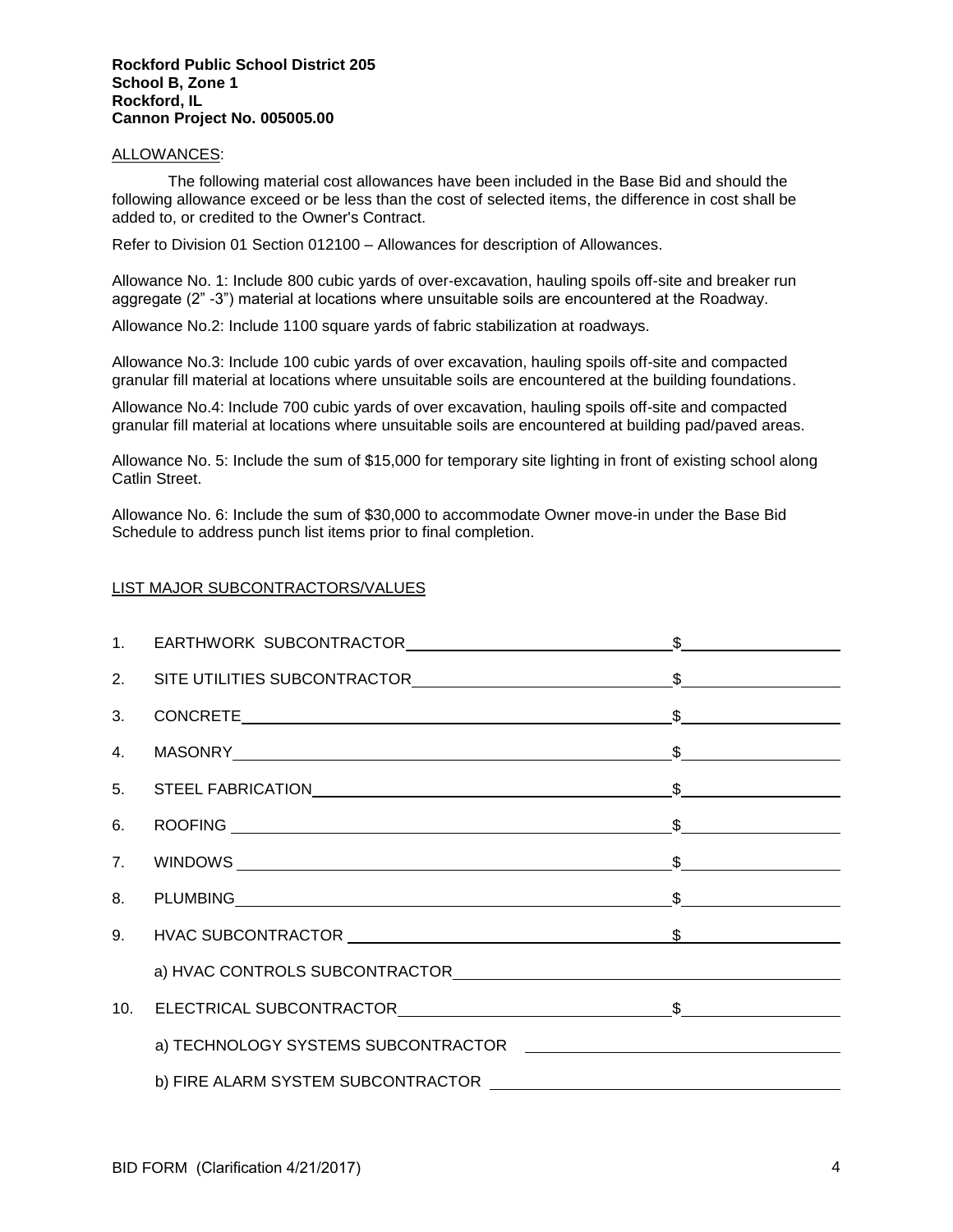## **IF BIDDER IS A FIRM OR PARTNERSHIP, COMPLETE THE FOLLOWING**:

| Name of Members or Partners | Legal Residence |
|-----------------------------|-----------------|
|                             |                 |
|                             |                 |
|                             |                 |

# **IF BIDDER IS A CORPORATION, COMPLETE THE FOLLOWING:**

| State of Incorporation: ___________________ |                 |  |
|---------------------------------------------|-----------------|--|
| Name and Title                              | Legal Residence |  |
| President                                   |                 |  |
| Vice President                              |                 |  |
|                                             |                 |  |

**Secretary** 

Bidders References: Each contractor is to submit a list of reference as indicated on AIA A305-1986.

#### **DIRECTION FOR MAILING**

Envelopes containing Bids, Guarantees, etc., must be sealed, marked and addressed in lower left hand corner as follows:

Bid For: Address: School B, Zone 1 Rockford,IL

Rockford Public School District 205 501 7<sup>th</sup> Street Rockford, Illinois 61104

Attention: Cannon Design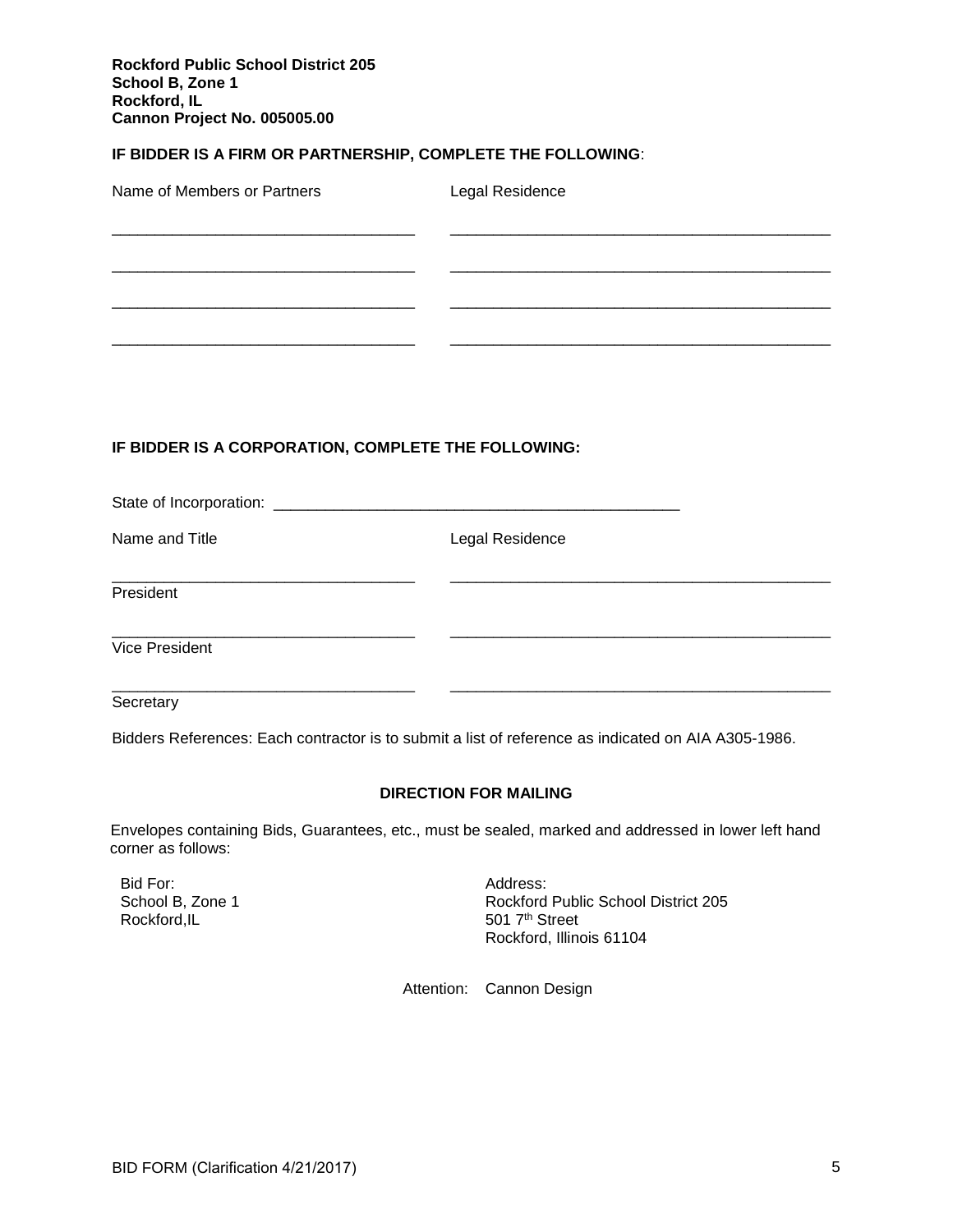# **BID PROPOSAL CERTIFICATIONS**

| Firm Name               |             |
|-------------------------|-------------|
| <b>Business Address</b> |             |
| Telephone Number        | Date of Bid |

## I. **General Bid Certification**

The bidder certifies that he will furnish, at the prices herein quoted, the materials, equipment and/or services as proposed on this bid.

- II. **Non-Collusive Bidding Certifications**: By submission of this bid proposal, the bidder also certifies compliance with the following:
	- 1. Statement of Non-Collusion in Bids and Proposals to Political Subdivision of the State: Every bid or proposal hereafter made to a political subdivision of the state or any public department, agency or official thereof where competitive bidding is required by statute, rule, regulation, or local law, for work or services performed or to be performed or goods sold or to be sold, shall contain the following statement subscribed by the bidder and affirmed by such bidder as true under the penalties of perjury: Non-collusive bidding certification.
		- (a) By submission of this bid, each bidder and each person signing on behalf of any bidder certifies, and in the case of a joint bid, each party thereto certifies as to its own organization, under penalty of perjury, that to the best of knowledge and belief:
			- (1) The prices in this bid have been arrived at independently without collusion, consultation, communication or agreement, for the purpose of restricting competition, as to any matter relating to such prices with any other bidder or with any competitor;
			- (2) Unless otherwise required by law, the prices which have been quoted in this bid have not been knowingly disclosed by the bidder and will not knowingly be disclosed by the bidder prior to opening, directly or indirectly, to any other bidder to any competitor; and
			- (3) No attempt has been made or will be made by the bidder to induce any other person, partnership or corporation to submit or not to submit a bid for the purpose of restricting competition.
		- (b) A bid shall not be considered for award nor shall any award be made where  $(a)(1)$ ,  $(a)(2)$ and (a)(3) above have not been complied with; provided, however, that if in any case the bidder cannot make the foregoing certification, the bidder shall so state and shall furnish with the bid a signed statement which sets forth in detail the reasons therefore. Where  $(a)(1)$ ,  $(a)(2)$  and  $(a)(3)$  above have not been complied with, the bid shall not be considered for award nor shall any award be made unless the head of the purchasing unit of the political subdivision, public department, agency or official thereof to which the bid is made, or his designee, determines that such disclosure was not made for the purpose of restricting completions.

The fact that a bidder (a) has published price lists, rates, or tariffs covering items being procured, (b) has informed prospective customers of proposed or pending publication of new or revised price lists for such items, or (c) has sold the same items to other customers at the same prices being bid, does not constitute, without more, a disclosure within the meaning subparagraph one (a).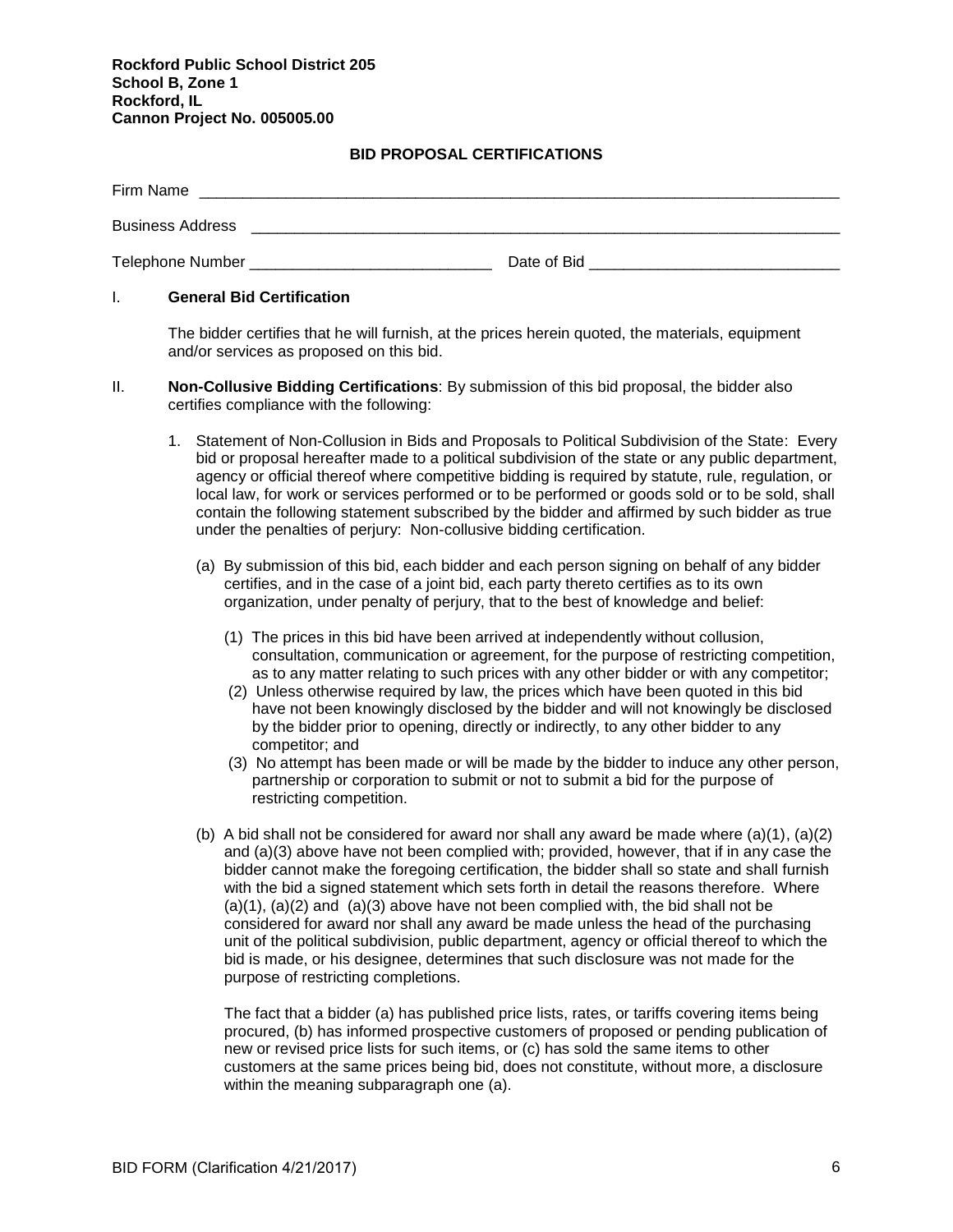2. Any bid hereafter made to any political subdivision of the state or any public department, agency or official thereof by a corporate bidder for work of services performed or to be performed or goods sold or not to be sold, where competitive bidding is required by statute, rule, regulation, or local law, and where such bid contains the certification referred to in subdivision one of the section, shall be deemed to have been authorized by the board of directors of the bidder, and such authorization shall be deemed the board of directors of the bidder, and such authorization shall be deemed to include the signing and submission of the bid and the inclusion therein of the certificate as to non-collusion as the act and deed of the corporation.

Signature (Authorized) \_\_\_\_\_\_\_\_\_\_\_\_\_\_\_\_\_\_\_\_\_\_\_\_\_\_\_\_\_\_\_\_\_\_\_\_\_\_\_

Title \_\_\_\_\_\_\_\_\_\_\_\_\_\_\_\_\_\_\_\_\_\_\_\_\_\_\_\_\_\_\_\_\_\_\_\_\_\_\_\_\_\_\_\_\_\_\_\_\_\_\_\_\_\_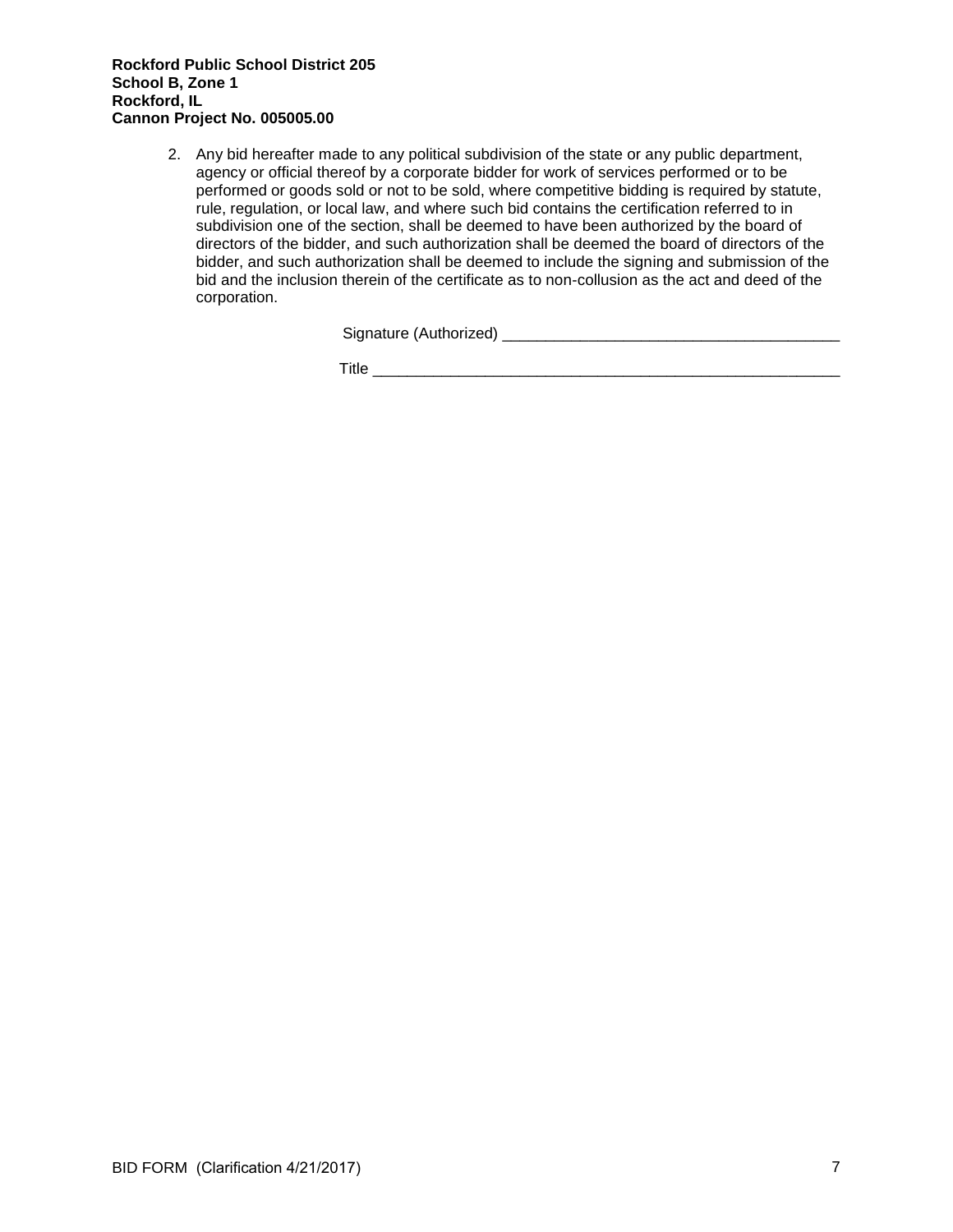# **WAIVER OF IMMUNITY CLAUSE**

The bidder hereby agrees to the provisions of the applicable General Municipal Law which requires that upon the refusal of person, when called before a grand Jury to testify concerning any transaction or contract had with the State, any political subdivision thereof, a public authority or with any public department, agency or official of the state or of any political subdivision thereof or of a public authority, to sign a waiver of immunity against subsequent criminal prosecution or to answer any relevant question concerning such transaction or contract.

- (a) Such person, any firm, partnership, or corporation of which he is a member, partner, director or officer shall be disqualified from thereafter selling to or submitting bids to or receiving awards from or entering into any contracts with any municipal corporation or any public department, agency or official thereof, for goods, work or services, for a period of five years after such refusal, and
- (b) Any and all contracts made with any municipal corporation or any public department, agency or official thereof, since the effective date of this law, by such person, and by any firm, partnership, or corporation of which he is a member, partner, director of officer may be canceled or terminated by the municipal corporation without incurring any penalty or damages on account of such cancellation or termination, but any monies owing by the municipal corporation for goods delivered or work done prior to the cancellation or termination shall be paid.

Individual

\_\_\_\_\_\_\_\_\_\_\_\_\_\_\_\_\_\_\_\_\_\_\_\_\_\_\_\_\_\_\_\_\_\_\_\_\_\_\_\_\_\_

\_\_\_\_\_\_\_\_\_\_\_\_\_\_\_\_\_\_\_\_\_\_\_\_\_\_\_\_\_\_\_\_\_\_\_\_\_\_\_\_\_\_ Corporation

Date \_\_\_\_\_\_\_\_\_\_\_\_\_\_\_\_\_\_\_ By: \_\_\_\_\_\_\_\_\_\_\_\_\_\_\_\_\_\_\_\_\_\_\_\_\_\_\_\_\_\_\_\_\_\_\_\_\_\_\_\_\_\_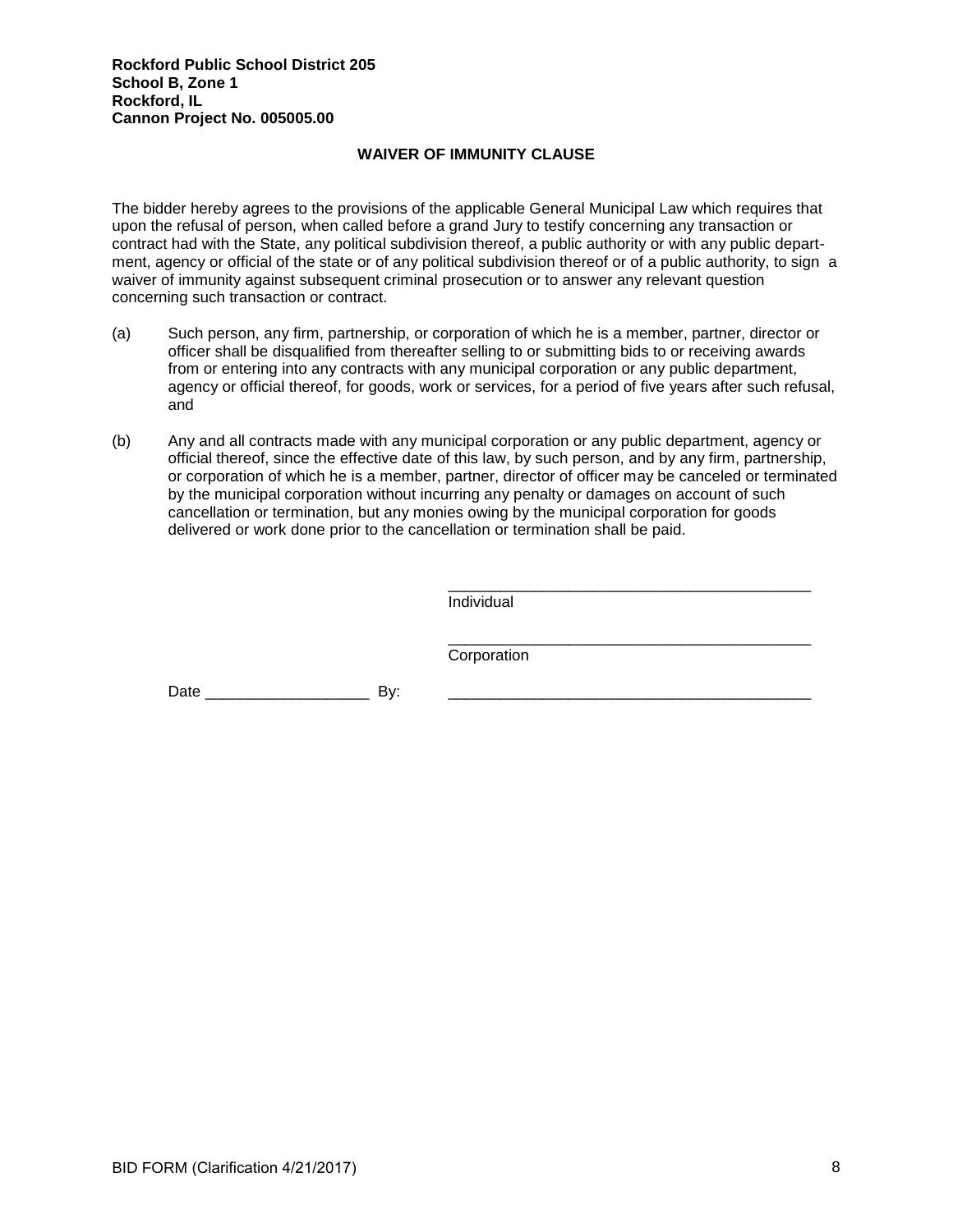# AFFIRMATIVE ACTION AGREEMENT

| Firm Name:               |  |
|--------------------------|--|
| <b>Business Address:</b> |  |
| Telephone Number:        |  |

Non-discrimination Clauses:

- 1. The Contractor will not discriminate against any employee or applicant for employment because of race, creed, sex, color or national origin and will take affirmative action to insure that they are afforded equal employment opportunities without discrimination because of race, creed, sex, color or national origin. Such action shall be taken with reference, but not limited to: recruitment, employment, job assignment, promotion, upgrading, demotion, transfer, layoff or termination, rates of pay or other forms of compensation, and selection for training or retraining, including apprenticeship and on-the-job training.
- 2. The Contractor will send to each labor union or representative of workers with which he has or is bound by a collective bargaining or other agreement or understanding, a notice, to be provided by the State Commission for Human Rights, advising such labor union or representative of the Contractor's agreement under clauses (1) through (7) (hereinafter called "non-discrimination clauses"). If the Contractor was directed to do so by the contracting agency as part of the bid or negotiation of this Contract, the Contractor shall request such labor union or representative to furnish him with a written statement that such labor union or representative will not discriminate because of race, creed, sex, color or national origin and that such labor union or representative either will affirmatively cooperate, within the limits of its legal and contractual authority, in the implementation of the policy and provisions of these non-discrimination clauses or that it consents and agrees that recruitment, employment and the terms and conditions of employment under this Contract shall be in accordance with the purposes and provisions of these non-discrimination clauses. If such labor union or representative fails or refuses to comply with such a request that it furnish such a statement, the Contractor shall promptly notify the State Commission for Human Rights of such failure or refusal.
- 3. The Contractor will post and keep posted in conspicuous places, available to employees and applicants for employment, notices to be provided by the State Commission for Human Rights setting forth the substance of the provisions of clauses (1) and (2) and such provisions of the State's laws against discrimination as the State Commission for Human Rights shall determine.
- 4. The Contractor will state, in all solicitations or advertisements for employees placed by or on behalf of the Contractor, that all qualified applicants will be afforded equal employment opportunities without discrimination because of race, creed, sex, color or national origin.
- 5. The Contractor will comply with the provisions of Sections 291-299 of the Executive Law and the Civil Rights Law, will furnish all information and reports deemed necessary by the State Commission for Human Rights under these non-discrimination clauses and such sections of the Executive Law, and will permit access to his books, records and accounts by the State Commission for Human Rights, the Attorney General and the Industrial Commissioner for the purposes of investigation to ascertain compliance with these non-discrimination clauses and such sections of the Executive Law and Civil Rights Law.